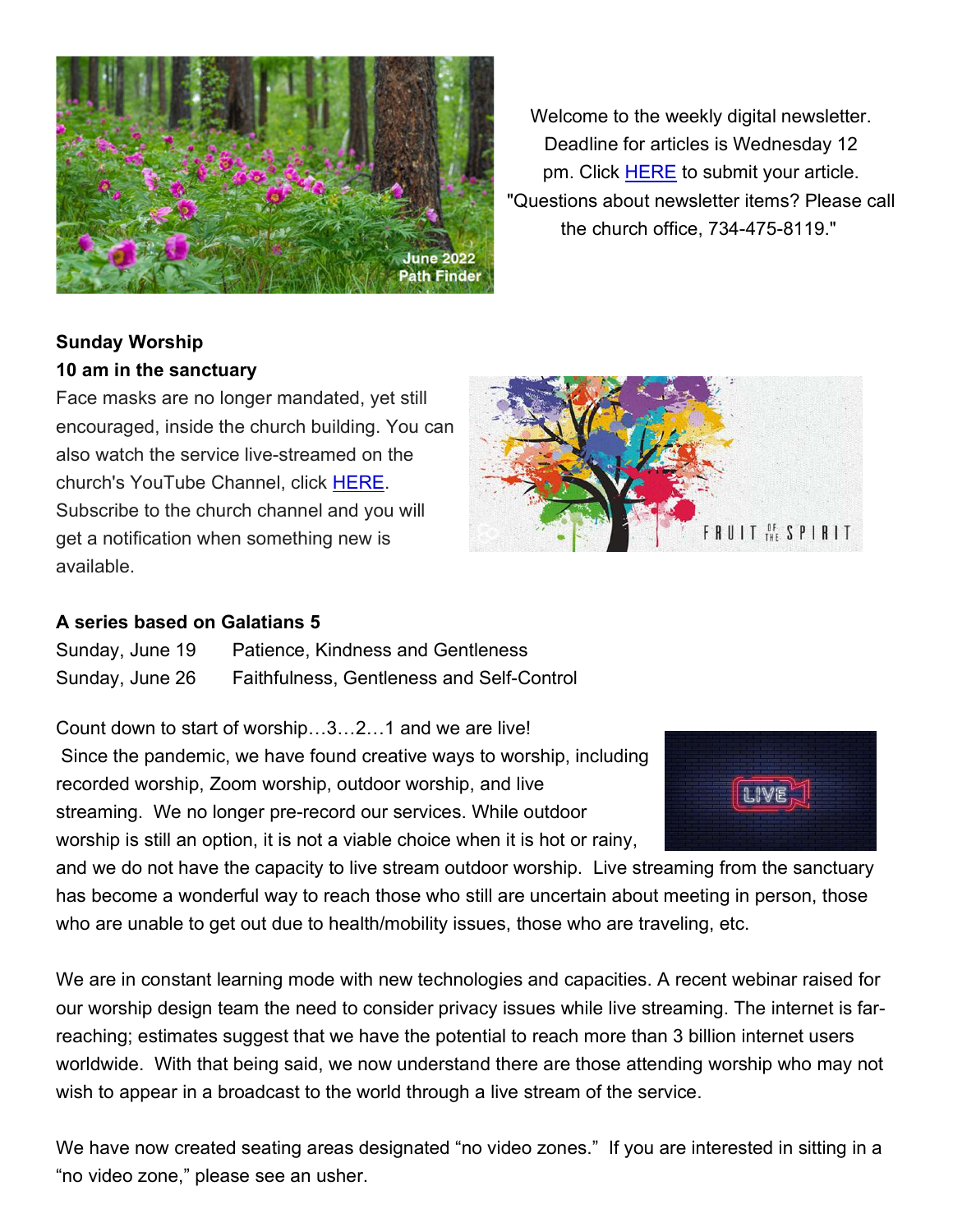

Coffee, Cookies, and Conversation will follow the 10 am service in the social hall

On Friday, June 24 the church office will be closed.

## Special Church Conference

When: Sunday, June 26, 11 am

Where: Chelsea First UMC sanctuary

**Purpose:** To vote on a motion from the Administrative Council to launch and partner in a new ministry involving a weekly all-inclusion worship service for people with all abilities. The proposed start date is late September 2022. The new worship service will be a second 11 am service, taking place in Grams Hall, concurrent with the 11 am service in the sanctuary.

Here is the link to the presentation about Parables that was shared in worship on June 12 by Heidi Doyle: https://drive.google.com/file/d/1f8VbYxixIsJOEsvraZpdyJKnFEEH9fpM/view?usp=sharing.

All are welcome to attend and speak at the special church conference. The denomination's rules limit voting to those who are church members and present at the time of the vote. Proxy or absentee votes are not allowed. If you have questions, please contact Mike Vanderspool, chairperson of the Administrative Council, or Pastor Joy

## Faith Conversations

What/whom do you implicitly trust? Where do you instinctively turn for guidance? How do you gauge your success (or failure) in iife? Many of us rely on reason, education, hard work, and self-reliance (with a bit of luck). However, the reality of the last few years has really tested those assumptions.

Unsurprisingly, many have been deeply questioning our faith, the meaning and purpose of life, and what's ultimately important. Amidst all this, it's easy to lose hope, and wander in a quagmire of uneasy despair.



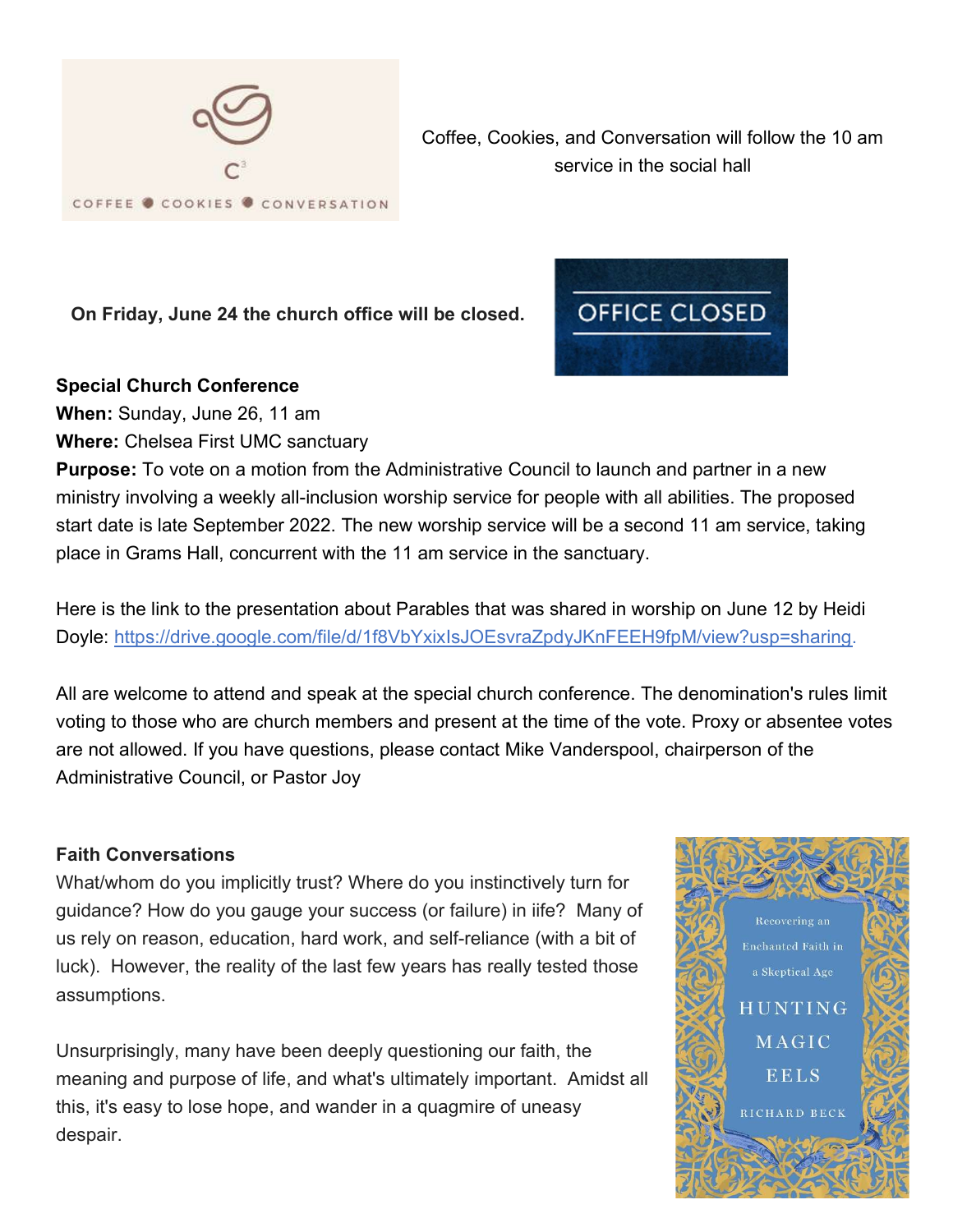If this intrigues you, grab a cup of coffee or tea and join Faith Conversations, a new adult group. We'll use the book, 'Hunting Magic Eels\*: Recovering an Enchanted Faith in a Skeptical Age' by Robert Beck, as a springboard to explore these questions (and more). You don't have to read the book to participate, just bring yourself and your experiences, as we explore how we got here and how we can move on.

Faith Conversations will meet from 8:30 am to 9:45 am on Sunday mornings in room 207, starting June 26 through August 14.

\* In the Middle Ages a church in Wales was a 'destination' wedding site, as tossing bread in a well was an honored tradition. If the eels in the well stirred the water, the couple would have a long happy marriage.

# Building the Beloved Community Join one of the Teams

We invite you to help build the Beloved Community at Chelsea First joining one or more of the Congregational Care teams. The Chelsea First's Congregational Care teams support our congregation in many ways

- Care Team Vision: that each of us experiences Chelsea First as a community of help and support, no matter what we are facing, with respect for privacy and confidentiality.
- Prayer Team members commit to praying privately and confidentially, on their own time, over a set of concerns that are distributed via a weekly email.
- Cards Team members sign up (via the on-line Signup Genius tool) to send cards and notes to people on the Care list according to a defined schedule.
- Meals Team members volunteer (via Signup Genius) to prepare and deliver meals to those who need a break from shopping and meal prep.
- The Rides and Errands Team provides light shopping and transportation assistance.
- Calling and Visiting Teams are in personal contact with people who are isolated or experiencing particularly difficult times. Special training and selection are required.

If you are interested in joining one or more of these teams call the church office and talk with Liza Gray, at 734-475-8119. We also would like to invite you to our event on June 29 at 7 pm for our summertime all-team-get-together.